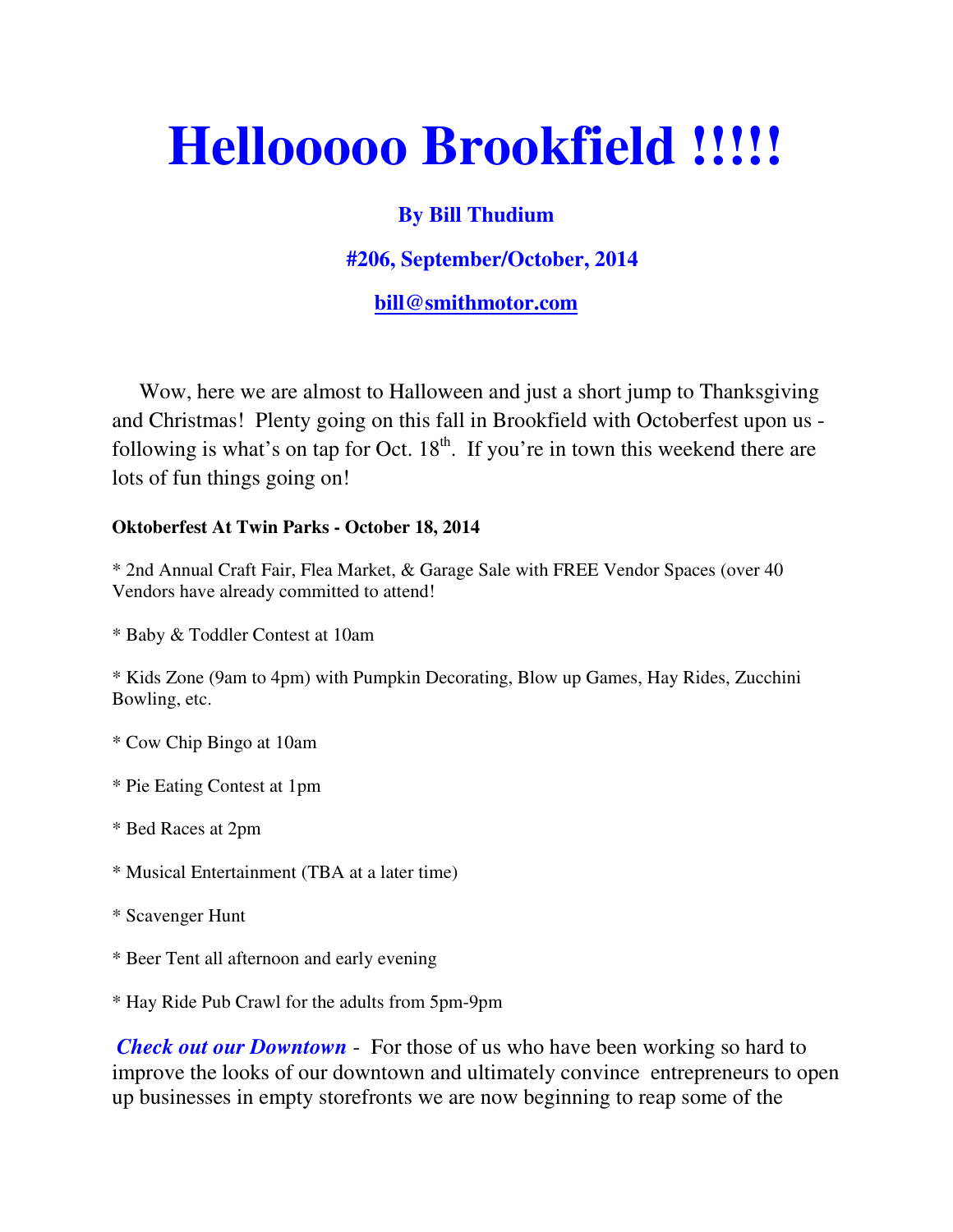benefits of all of that hard work. In response to a recent local unfounded criticism of the BAGP style of community & economic development efforts, following is a list of just some of the positive things that have occurred here over the past year alone. We are proud to be a community whose development efforts have become a model for rural communities all over Missouri. Takes time and small steps but with continued support from the community and those who have moved away but remain here in spirit we are assured of ultimate success;

**Apex Plastics - \$2 million dollar expansion & renovation.** 

**Dollar Connection – new retail store opened in the old Mart Drug/Green Hills Pharmacy building** 

**Miss Mary's Marketplace – new retail store/restaurant opened in the old Cisco Brown building** 

**Civil War statue rehabilitated with \$25,000 raised from private sources** 

**The BAGP Main Street Connection committee organized the sale of engraved bricks which funded our beautiful renovation of the center oval, curbing and provided for our amazing Walk of Heroes project.** 

**State License Office – saved from moving out of Brookfield, relocated back onto Main Street and recently opened in the newly tuck pointed & renovated IOOF building at the north end of North Main Street**

**Hwy 36 Diner – renovated building and opened in the old Cattleman's Restaurant on West Lockling Street.** 

**Archery Zone & Stihl Dealer opened in old Hahn Implement building across from Rose Hill Cemetery** 

**Briar Patch Bookstore & Tea Room opens in renovated older home on South Main Street** 

**Brookfield Area Growth Partnership Leadership Academy kicked off its 9th straight Academy class with 19 students on board taking the opening Brookfield by Bus tour.**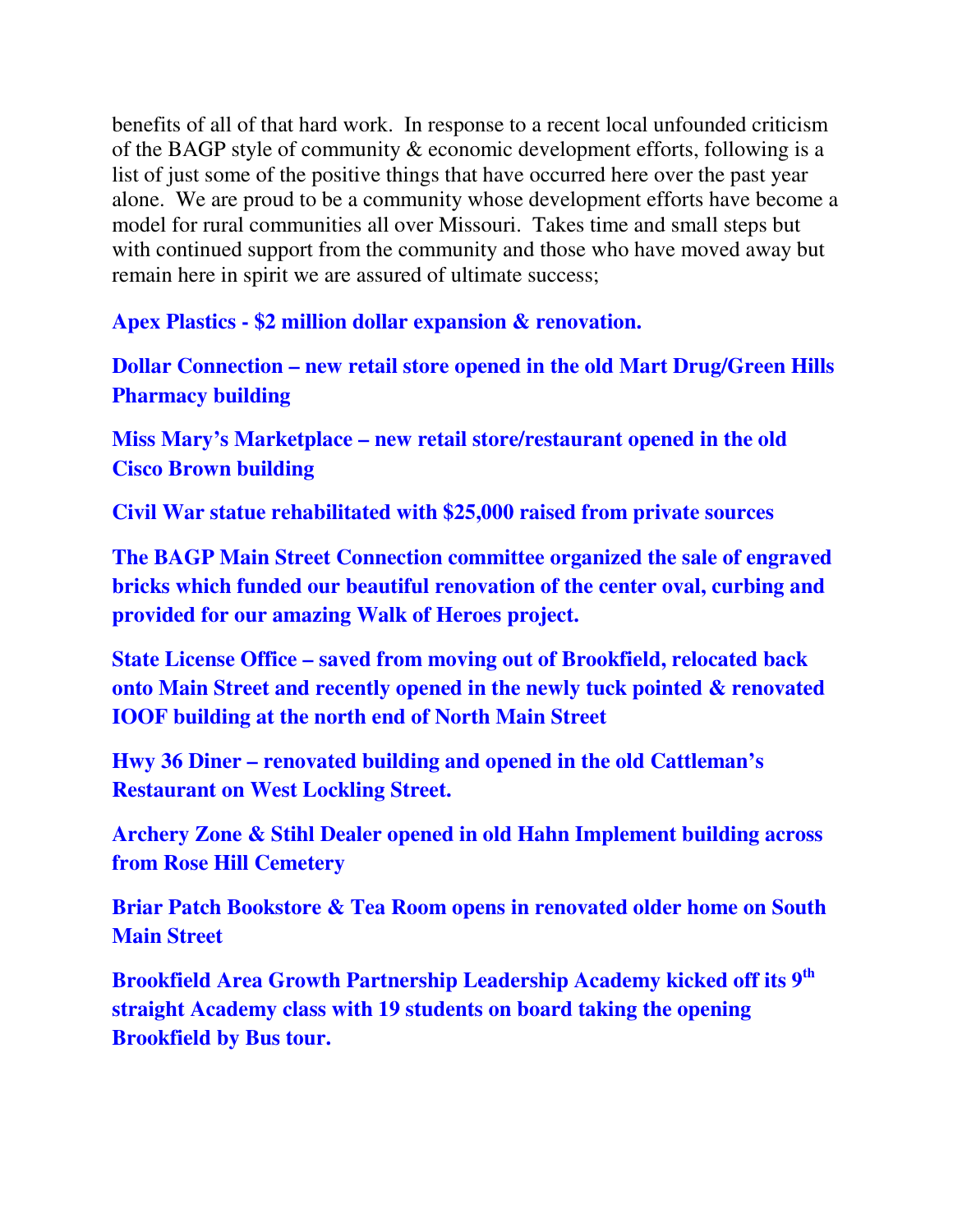**Brookfield Area Growth Partnership finished the 1800 sq. foot loft over its offices on North Main Street and plans to lease it out to help cover expenses of the organization. The project is also what we hope will be a springboard for owners of other business buildings downtown who have upstairs not being utilized right now.** 

**Kevin and Brenda DeVoy completely renovate their commercial building on North Main inside and out. The outside has sparked improvements at four other downtown buildings with two other buildings being prepared for new occupants.** 

**Facades on three of our historic downtown building have been painted.** 

**Brookfield Football team opens 2014 season with eight straight wins and wins our first Clarence Cannon Conference Championship since joining the CCC five years ago.** 

**Brookfield joined with Marceline to win the Nation's Best High School football rivalry contest, winning by 1.7 million votes!! Brookfield hosted the Bell Game that drew thousands of fans to town. BTW – if you didn't hear, we won the game too!** 

**Brookfield Fabricating Corp. is having a banner year running 24 hours a day and 12 hours shifts.** 

**Stanbury Uniforms will likely build 35,000 band uniforms this year – they currently employ 175 people in their two locations.**

*Community Chorus* **– The Linn County Community Chorus has begun practices for their Dec. 6 &7th Christmas concerts. Those interested in joining the chorus this fall can still do so by joining us for practice each Thursday evening, 7 p.m., at the First Christian Church in Brookfield.** 

*Class of 1964* **- This BHS Class held its 50th class reunion during Homecoming Weekend (Sept. 26-28). Originally the class graduated 94 students but 24**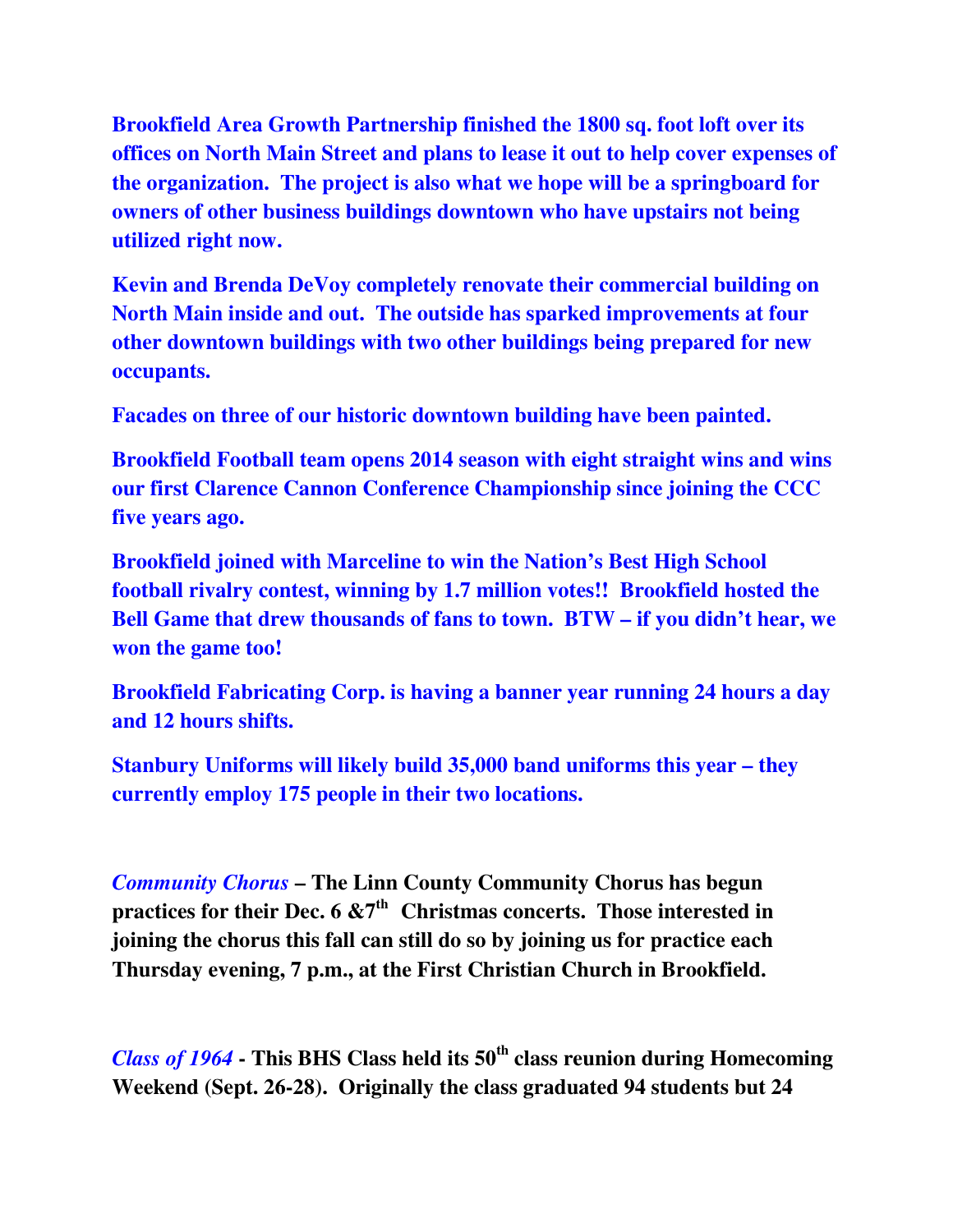**have passed away over the years. Of the 70 remaining students, 56 came back for their 50th reunion. Those numbers are pretty outstanding in my opinion and certainly a lofty goal for all of the other classes to strive to match. I graduated in '68 in a class of 100 students and I'm not sure we have had 56 back for reunions for the last three gatherings combined!** 

*Bulldog Football Report* **– If you have not been following Bulldog football this fall then you will be thrilled to learn that Brookfield has won the first 8 games of the year, dominating our toughest Clarence Cannon Conference nemesis in Centralia and Macon, and this past week taking down last year's CCC Champions, the Palmyra Panthers. The win gave the Bulldogs our first Conference Championship since joining the CCC five years ago. Brookfield can finish out their first undefeated regular season in over twenty years by beating the Clark County Indians this Friday night in Kahoka. If we do win and do so by 13 or more points the Bulldogs will secure the number one seed in our eight team district, meaning we are guaranteed home games throughout District play. Of course the playoffs mean you have to win to continue playing, a loss and you go home!** 

 **Major District competition this year will include East Buchannan and St. Joe Bishop LeBlond. District 8 is comprised of Brookfield, East Buchannan, St. Joe Bishop LeBlond, Trenton, Lathrop, Lawson, Lexington and Carrollton. The playoff format will pit the top seed against the 8 seed a so forth. At this time it appears the top seeded team will take on 8th seed Trenton in the first District game on Oct. 24th .** 

 *JV/Jr High report* **– Brookfield's JV team remained unbeaten this year with a 40-8 pounding of the Macon Tigers and a 41-8 decision over Trenton. The Freshmen squad has a shorter schedule with a win over Monroe City and a rainout against Centralia so far. The freshmen and JV finish with games at Lathrop on Oct. 20th. Freshmen and JV games against Centralia & Macon were rained out twice and have not been rescheduled.**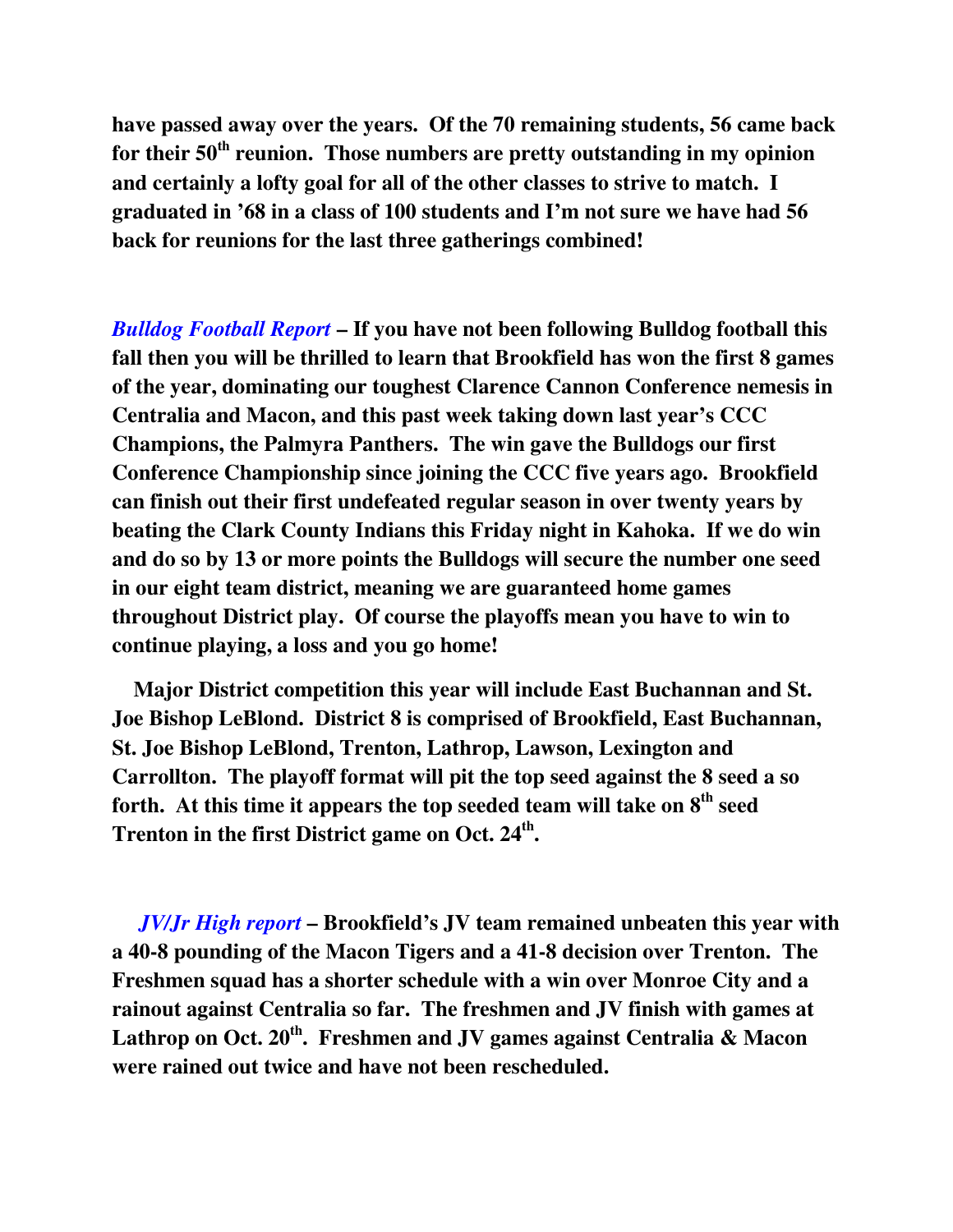**Our 8th grade team went undefeated this year, beating Cameron 38-0 this week and then beat the Marceline Tigers this week in the Tinker Bell game 28-6. Our 7th grade finished at 3-2 as they completed their season against Cameron last week with a 36-0 victory. There was not a 7th grade game against Marceline; the Tigers were short on players for that one. Congratulations to Coach Thomason and his young Bullpups!** 

 **Have to feel pretty good about the future of the Bulldog football program!** 

*BHS Hall of Fame* **– The BHS Alumni Committee has opened up nominations for our 2015 Hall of Fame Banquet. I have attached the nomination form. Please remember, we need some research and back ground information on nominees in order to be considered by the Judges. Hope you are making plans to come home the second weekend of July, 2015 for Alumni Weekend. It just seems to get better and better every year!** 

*Birthdays* **– Oct. 14<sup>th</sup>, Gambal Staddie, our grandson's 10<sup>th</sup> birthday,** Bert Summy, Lon Luckert, Jake Cambell, Oct. 15<sup>th</sup>, Jennifer Kulseth, Oct. 16<sup>th</sup>, Nick Sprague, Oct. 17<sup>th</sup>, **John Remol, my brother in law**, Whitney Burns, Paige Clawson, Leonard Nixon, Thomas Duncan, Oct. 18<sup>th</sup>, Rich Rhodes, Shelly Martin, Roylynn Roe, Jo Ellen Boley, Andy Martin, Gale Hunt, Oct. 19<sup>th</sup>, Susie O'Hara, Linda Packham, Carey Smith, Nelson Fay, Elsie McCollum, Susie Staples, Oct. 20<sup>th</sup>, John Holton, Michelle (Morris) Scates, Oct. 21<sup>st</sup>, Melissa Kearns, Leanna Cash, Kaylee Dowell, Reed McBroom, Betsy Hahn, Oct. 22<sup>nd</sup>, Fran Graff, Byron Hedrick, Michela Mura, John Perry, Dalton Palmer, Dedra Clark Schute, Bryce Hustead, Oct. 23rd, Barbara Beach, Dan Daugherity, Virginia Fite, John McKenzie, Bob Middleton, Sandi Morris, **Jovie Noel Staddie, our granddaughter**, Oct. 24<sup>th</sup>, Paula White Jessen, Paulette Holtz, Anitra Walgren, Sue Frances (Knowles) Lambert, Oct. 25<sup>th</sup>, Samantha Bulecheck, Ronnie Hall, Josh Jacobi, Jason Sportsman, Jim Wright, Heather Hamann, Mary Ann Reed, Stewart McCollum, Mary Coram, Oct. 26<sup>th</sup>, Chandler Gall, Penny Williams, Paul Barger, Vanessa Bradley, Oct. 27<sup>th</sup>, Rick Austin, Kode Bulecheck, Cody King,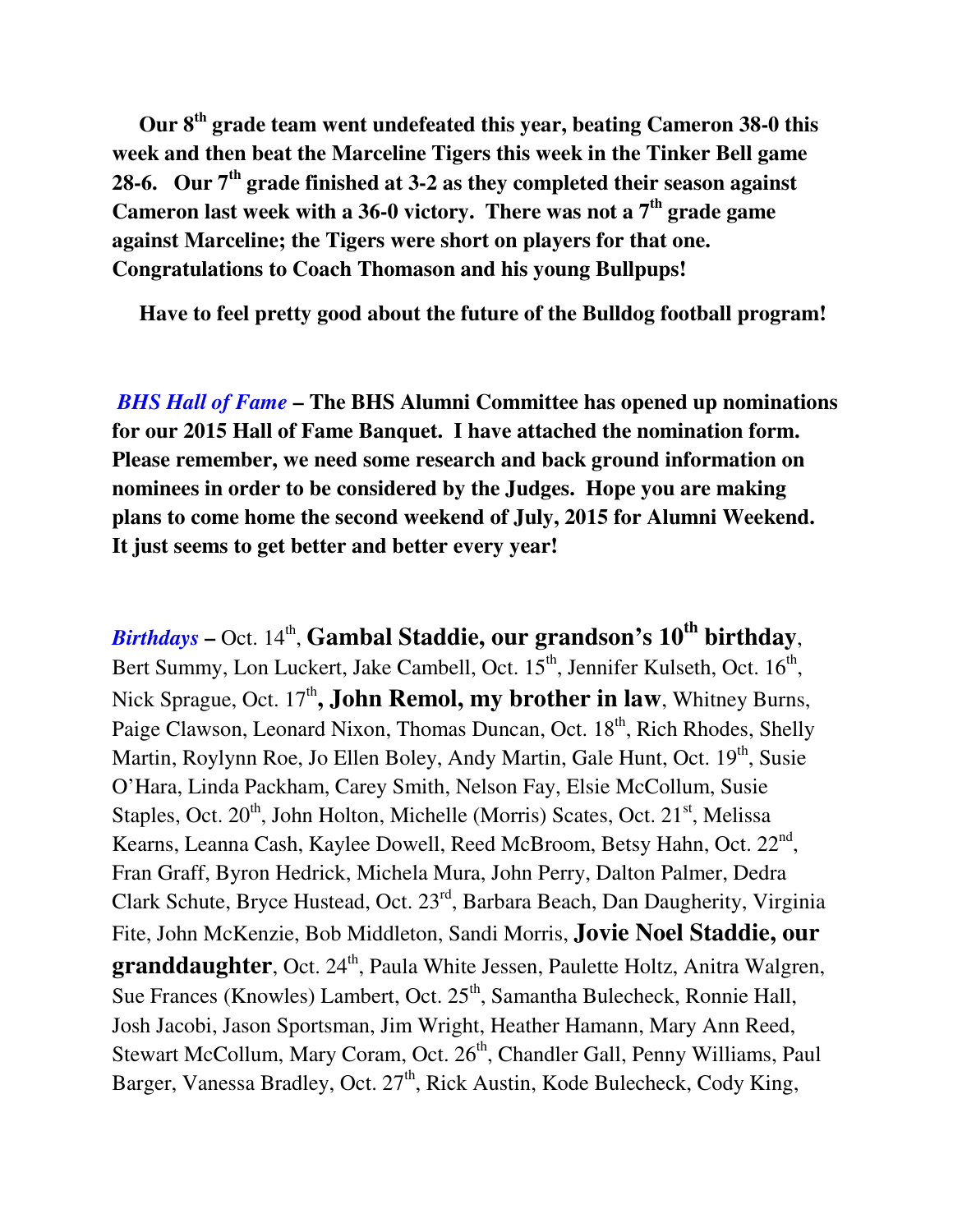Emily Luckert, Lois Bailey, Dane Phillips, Caleb Calhoun, Oct. 28<sup>th</sup>, Barbara Hamilton, Cassie Frock, Kirra Richardson, Oct. 29<sup>th</sup>, Ronda Anderson, Jase Cowan, Bonnie Davis, Mike White, Bonnie Witte, Lee Anthony, Gary McCracken, Oct. 30<sup>th</sup>, Doug Cleveland, Cheryl Stuver, Shonta Adair, Kayla Kaye, Sara Mosely, Terry Watts, Tracy Calhoun, Oct. 31<sup>st</sup>, Derek Jones, Nicholas Rhodes, Michael Hamilton, Nov. 1<sup>st</sup>, Jim Glidewell, Vanessa Lincoln, Mary Sisson, Chris Zumbrunnen, Ron Carter, Jeremy Martin, Nov. 2<sup>nd</sup>, Clarke Burns, Cindy Buckallew, Kelly Kimble, Naomi Paris, Darren Potter, Andrea Severa, Timi Haag, Nov.  $3<sup>rd</sup>$ , Sherry Baker, Nov.  $4<sup>th</sup>$ , Jeannie Allen, Nov.  $5<sup>th</sup>$ , Shane Moser, Brad Parn, Amber Keune, Nov. 6<sup>th</sup>, Darlene Craig, Erma Rulon, Tonia Montgomery, Caro Robbins, Lonnie Trentham, David Moss, Elizabeth Quigley, Nov.  $7<sup>th</sup>$ , Kirk Jessen, Debbie Bennett, Ross Ehrich, Don Hoover, Logan Riddle, Derek Dixon, Nov. 8<sup>th</sup>, Justin Long, Lori Bredehoft, Ashley Rogers, Nov. 9<sup>th</sup>, Harold Mace, Bailey Morton, Susan Jessen, Nov. 10<sup>th</sup>, **Nile Thudium, our son**, Sara Bara, Joseph Carr, Nov.  $11^{th}$ , Shelby Lane, Sharon Logan, Jackie (Hunt) Tomlinson, David Keller, Danny Phillips, Brent Copple, Nov. 12<sup>th</sup>, **Shane Thudium, my lovely** wife!, Tyson Stark, Douglas Palmer, Benjamin Bloss, Nov. 13<sup>th</sup>, Claire Batson, Sarah Johnson, Sarah Paalhar, Nov. 14<sup>th</sup>, Gene Buckallew, Daniel Hedrick, Mike Holtz, Rogene Smith, Brad Wright, Alvin Smith, Charles Wright, Billy Barton, Aaron Sprouse, Stella Kulseth, Nov.  $15<sup>th</sup>$ , Caleb Farrenkopf, Jeremy Williams, **Betsy (Demarest) Rosetti, my cousin, Nov. 16<sup>th</sup>, James Myers, Madilyn** Lumsden, Connie Quigley, Tyler McPherson, Lindsey Hudson, Maddie Lumsden, Nov. 17<sup>th</sup>, Jeremiah Bush, Roy Hunt, Jennifer Waugh, Nov. 18<sup>th</sup>, Hermenta Pendleton, Mary Mace, Ellen Craig, Lincoln Cantrall, Megan McCormick, Rachel Skinner, Marilyn Stone, Nov. 19<sup>th</sup>, Rita Moore, Connie Evans, Shane Evans, Nov.  $20<sup>th</sup>$ , Tyler Lane, Kenneth Almond, Sharron Huffmon, Nov.  $21<sup>st</sup>$ , Melanie Selmon, Porter Robinson, Brian Sportsman, Riley Dyer, Christina Fristoe, Mandy Morton, Xander Waugh, Nov. 22<sup>nd</sup>, Amanda Bush, Kammy Dixon, Susan McBroom, Nov.  $23<sup>rd</sup>$ , Cecilia Spath, Hannah Matheney, Ethan Malloy, Nov.  $24<sup>th</sup>$ , Laura Craig, Charlie Brockman, Janet Brockman, Ina Finney, Jeff Harper, Jason Sherwood, Nov. 25<sup>th</sup>, Piper Jean Thudium, our granddaughter, Brooke Holland, Duane Thompson, Morgan Speichinger, Melvin Roberts, Nov. 26<sup>th</sup>, Amanda Gibson, Nov. 28<sup>th</sup>, Sarah Wessing, Roxie Parker, Rachel Sackrey, Beverly Lewis, David Hayes, Nov. 29<sup>th</sup>, Cindy Rhodes, Ryan Williams, Cassie Conard, Wesley